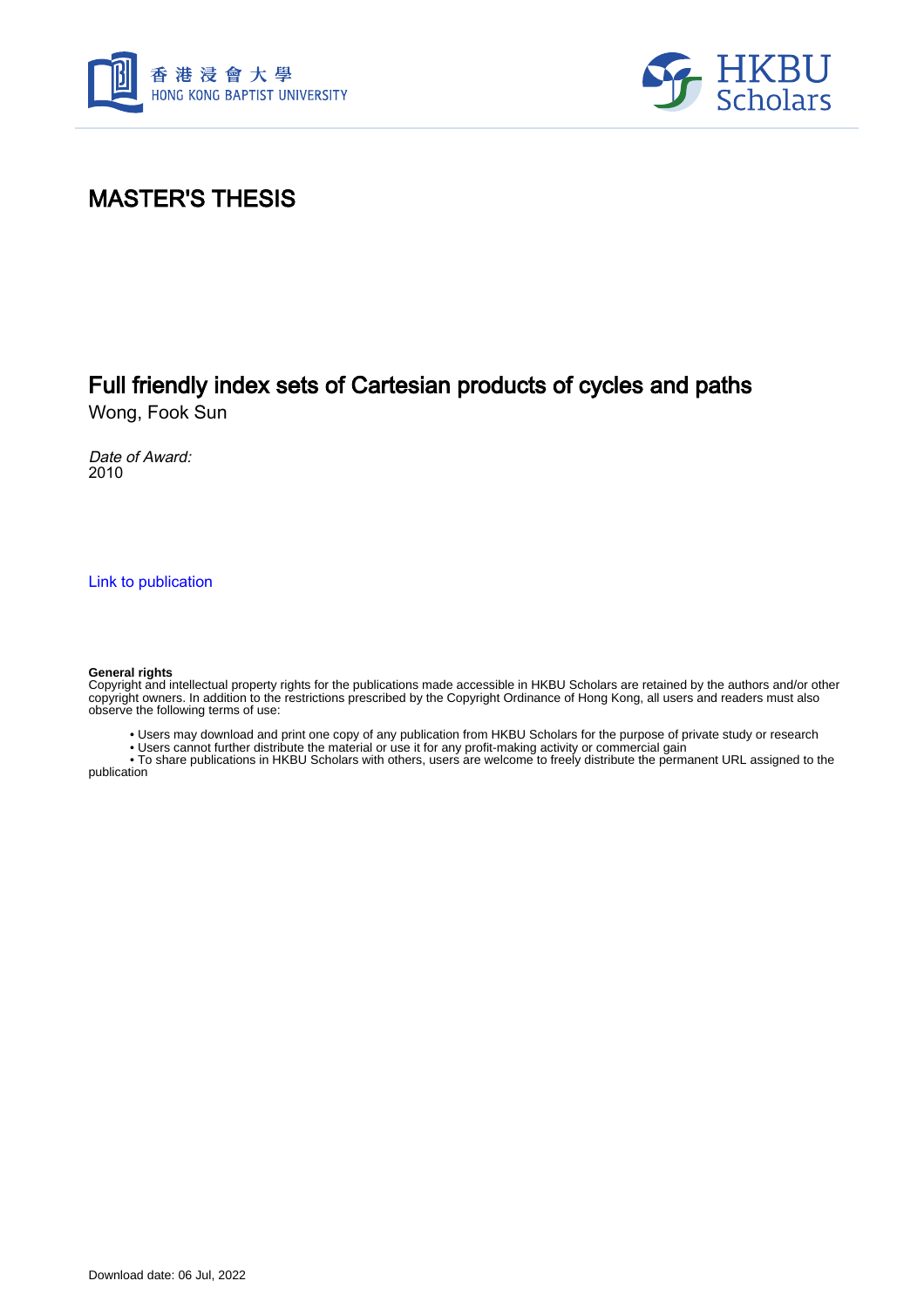# **Full Friendly Index Sets of Cartesian Products of Cycles and Paths**

**WONG Fook Sun**

A thesis submitted in partial fulfillment of the requirments for the degree of Master of Philosophy

Principal Supervisor: Dr. SHIU Wai Chee

Hong Kong Baptist University

December 2010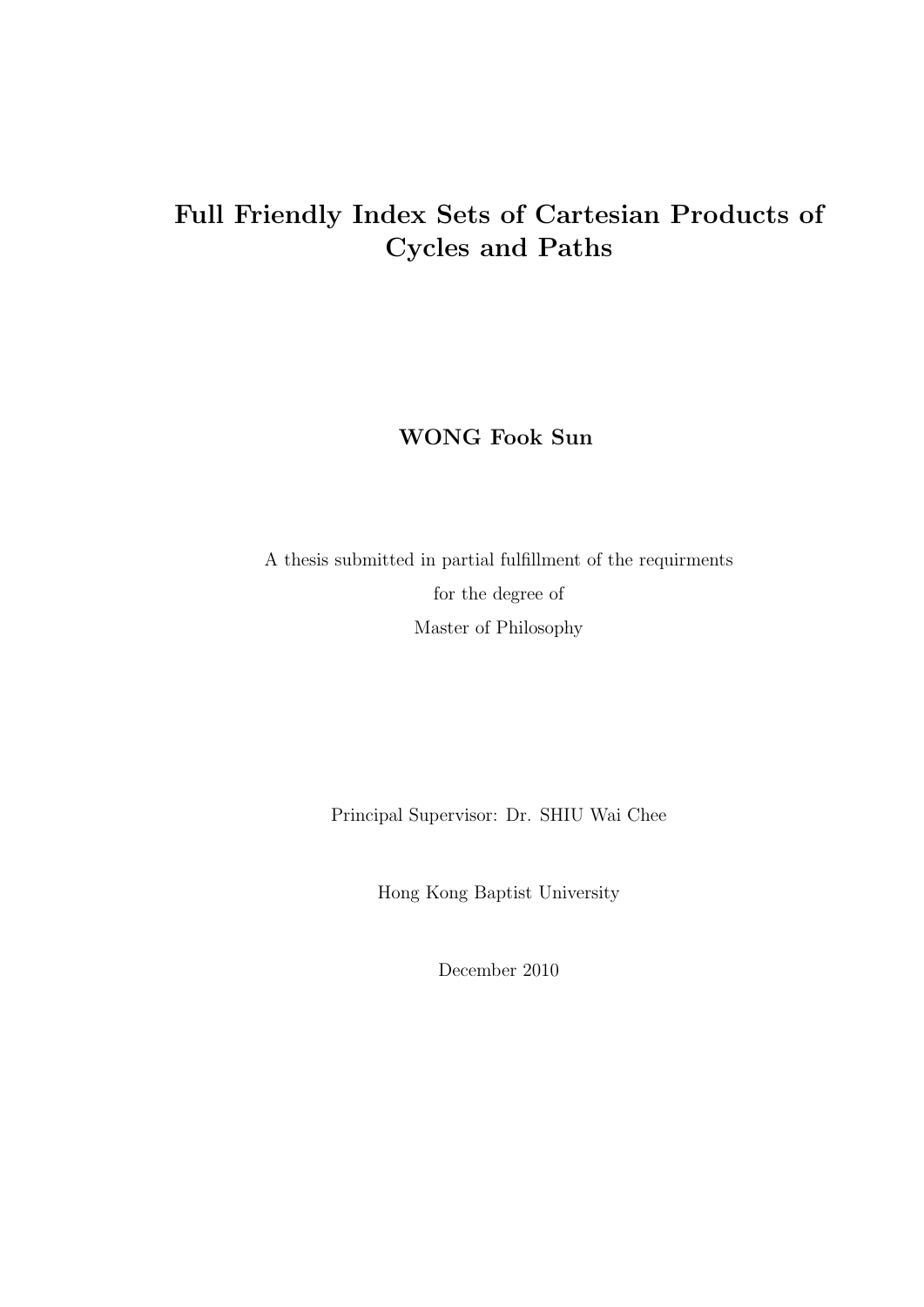#### **Abstract**

Let  $G = (V, E)$  be a simple connected  $(p, q)$ -graph. A labeling  $f : V \to \mathbb{Z}_2$  induces an edge labeling  $f^* : E \to \mathbb{Z}_2$  defined by  $f^*(xy) = f(x) + f(y)$  for each  $xy \in E$ . For  $i \in \mathbb{Z}_2$ , let  $v_f(i) = |f^{-1}(i)|$  and  $e_f(i) = |f^{*-1}(i)|$ . If  $|v_f(1) - v_f(0)| \leq 1$ , we call it a friendly labeling. For a friendly labeling *f* of a graph *G*, we define the friendly index of *G* under *f* by  $i_f(G) = e_f(1) - e_f(0)$ . The set  $\{i_f(G)|f \text{ is a friendly labeling of } f \text{ is a friendly labeling of } f \text{ is a friendly labeling of } f \text{ is a friendly labeling of } f \text{ is a friendly labeling of } f \text{ is a friendly labeling of } f \text{ is a friendly labeling of } f \text{ is a friendly labeling of } f \text{ is a friendly labeling of } f \text{ is a friendly labeling of } f \text{ is a friendly labeling of } f \text{ is a friendly labeling of } f \text{ is a friendly labeling of } f \text{ is a friendly labeling of } f \text{ is a friendly labeling of } f \text{ is a friendly labeling of } f \text{ is a$ *G}* is called the full friendly index set of *G*. In this thesis, we will present the full friendly index sets of Cartesian products of cycles and paths.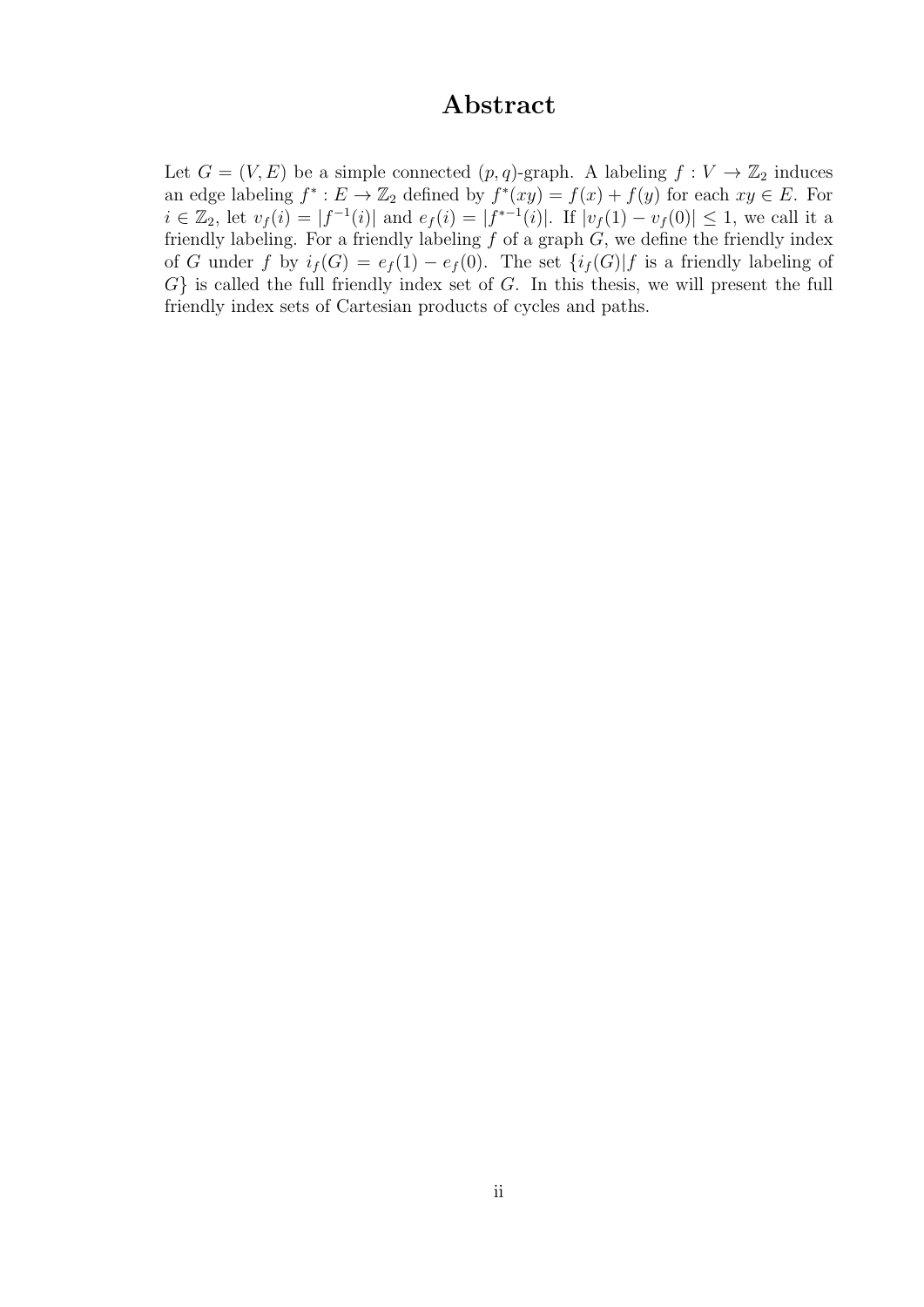# **Table of Contents**

| Declaration                                         |                                               | $\mathbf{i}$   |
|-----------------------------------------------------|-----------------------------------------------|----------------|
| Abstract                                            |                                               | ii             |
| Acknowledgements                                    |                                               | iii            |
| Table of Contents                                   |                                               | iv             |
| Chapter 1                                           | Introduction                                  | $\mathbf{1}$   |
| 1.1                                                 | Overviews of the Thesis                       | $\mathbf{1}$   |
| Chapter 2                                           | Literature Reviews                            | 3              |
| 2.1                                                 |                                               | 3              |
| 2.2<br>Previous Results of Full Friendly Index Sets |                                               | 3              |
| 2.2.1                                               |                                               | $\overline{4}$ |
| 2.2.2                                               |                                               | $5\,$          |
| 2.2.3                                               |                                               | 6              |
| Extreme Friendly Index<br>Chapter 3                 |                                               | 8              |
| 3.1                                                 |                                               | 9              |
| 3.2                                                 |                                               | 12             |
| Chapter 4                                           | Full Friendly Index Set                       | 20             |
| 4.1                                                 |                                               | 20             |
| 4.2                                                 |                                               | 34             |
| 4.3                                                 |                                               | 54             |
| 4.4                                                 | Case 3: Even $m$ , odd $n$ with $m \leq 2n-2$ | 72             |